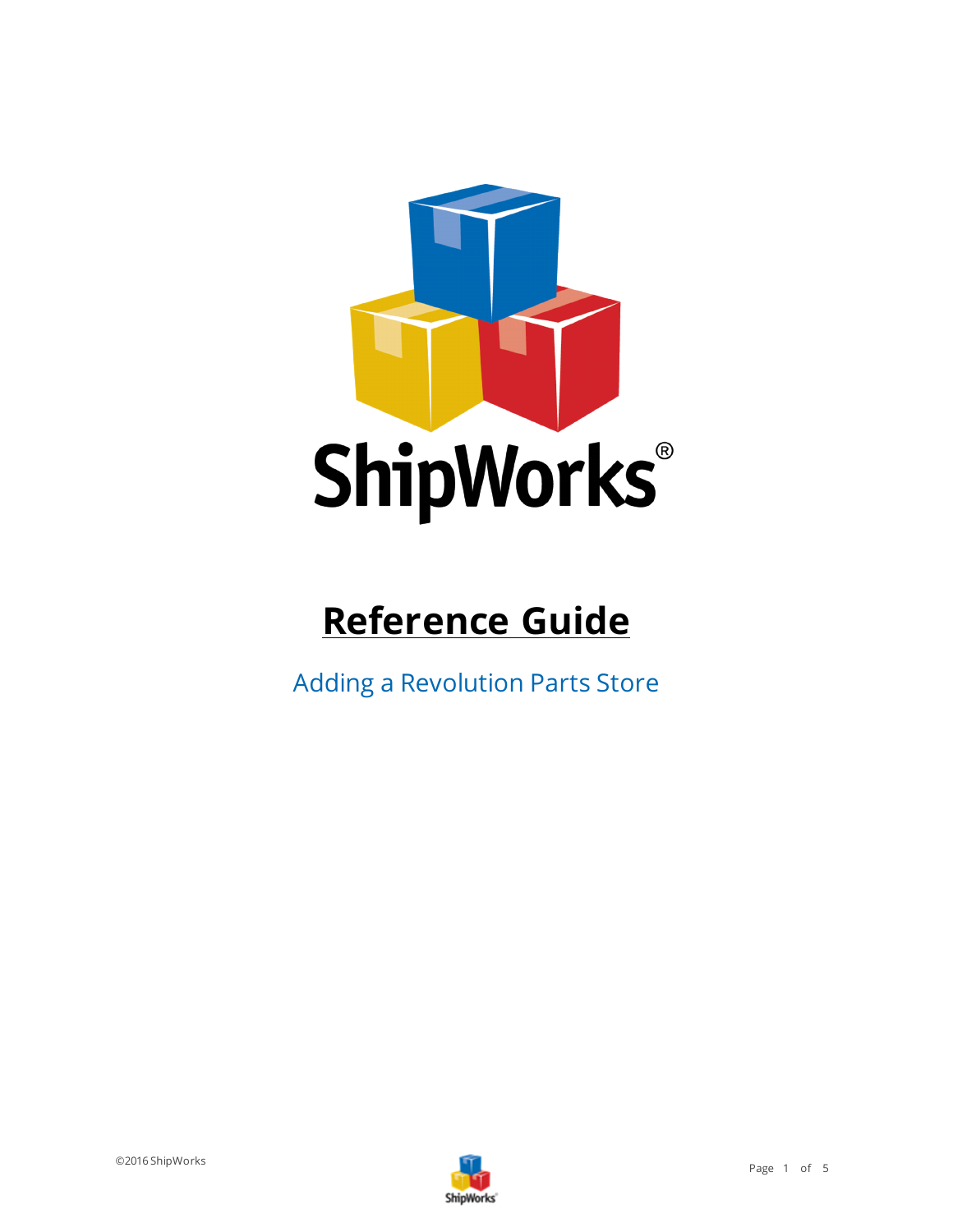## **Add a Revolution Parts Store**

## **Background**

It is easy to connect your Revolution parts store to the ShipWorks software, allowing you to use all of the great features of ShipWorks to fulfill your orders. This article will guide you through the process of setting up ShipWorks with your Revolution Parts store.

### **First Things First**

Before you connect ShipWorks to Revolution Parts there are a few things you will need to do in the admin panel of your Revolution Parts store to ensure that you have the username, password and URL needed to connect. If you have not done so already, please complete the steps [here](https://support.revolutionparts.com/hc/en-us/articles/201541709-How-to-set-up-ShipWorks) first. Then, return to this ShipWorks article for instructions on how to connect ShipWorks.

#### **The Process**

1. Before you begin, please review the **First Things First** section if you have not done so already. This needs to be completed prior to connecting ShipWorks.

2. In ShipWorks, click on the **Manage** tab. Then, click the **Stores** button. On the **Manage Stores** screen, click on **Add Store**.



3. From the **What store do you sell on?** drop-down menu, select **Revolution Parts**. Then, click the **Next** button.

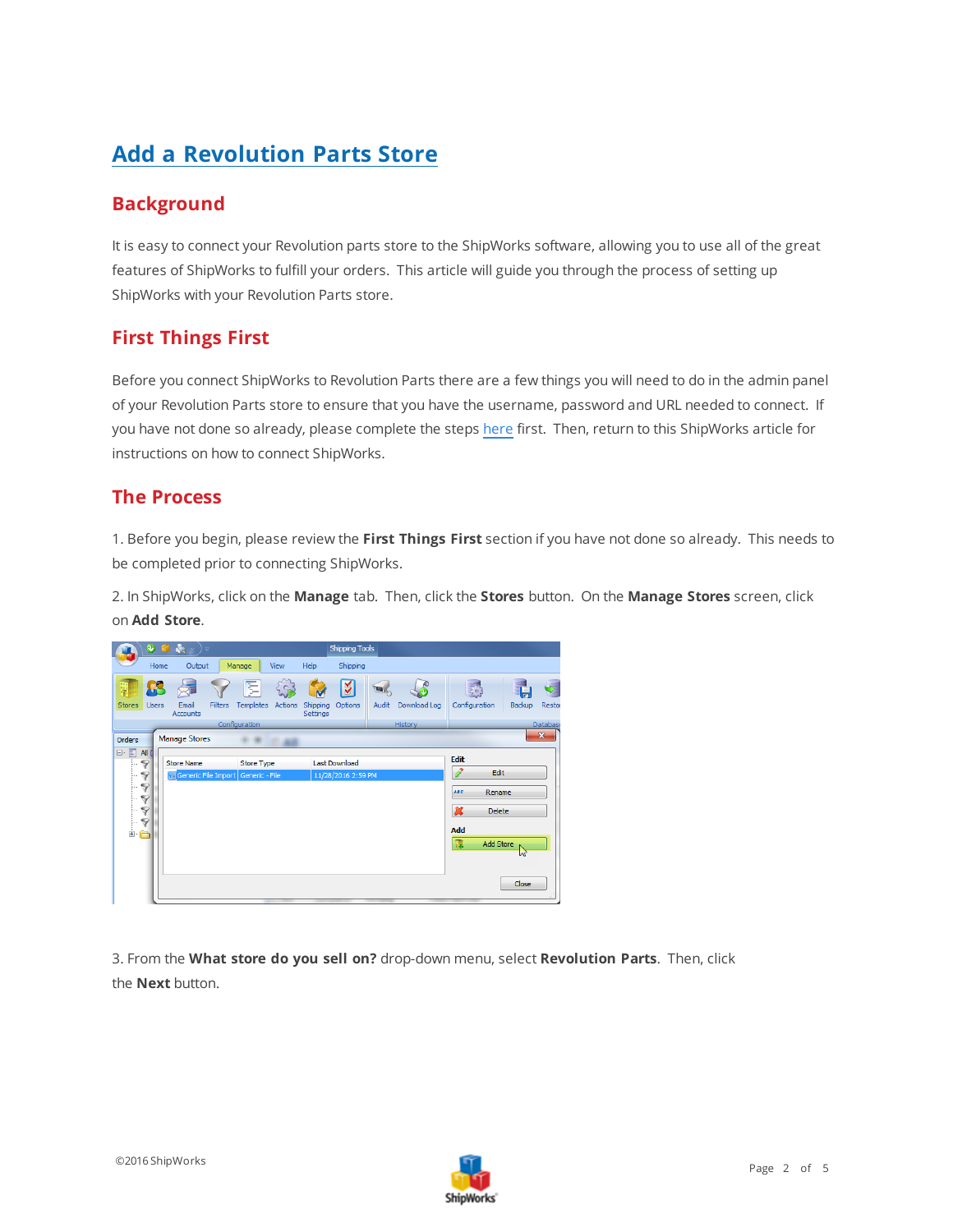#### **Online Store**

Configure ShipWorks for your online store.





4. Enter the **Username**, **password**, and **Module URL** from the Revolution Parts admin panel. If you are unsure of what these are or how to obtain them, please refer to this [Revolution](https://support.revolutionparts.com/hc/en-us/articles/201541709-How-to-set-up-ShipWorks) Parts article.

| <b>ShipWorks Setup</b> |                                                          |                                                                                      | $\overline{\mathbf{X}}$ |
|------------------------|----------------------------------------------------------|--------------------------------------------------------------------------------------|-------------------------|
| <b>Store Setup</b>     | Enter the following information about your online store. |                                                                                      |                         |
|                        |                                                          | Enter the administrator username and password you use to login to your online store: |                         |
| Username:              |                                                          |                                                                                      |                         |
| Password:              |                                                          |                                                                                      |                         |
| URL, click here.       |                                                          | Enter the URL to the ShipWorks module. For help installing or finding the module     |                         |
| Module URL:            |                                                          |                                                                                      |                         |

Then, click the **Next** button.

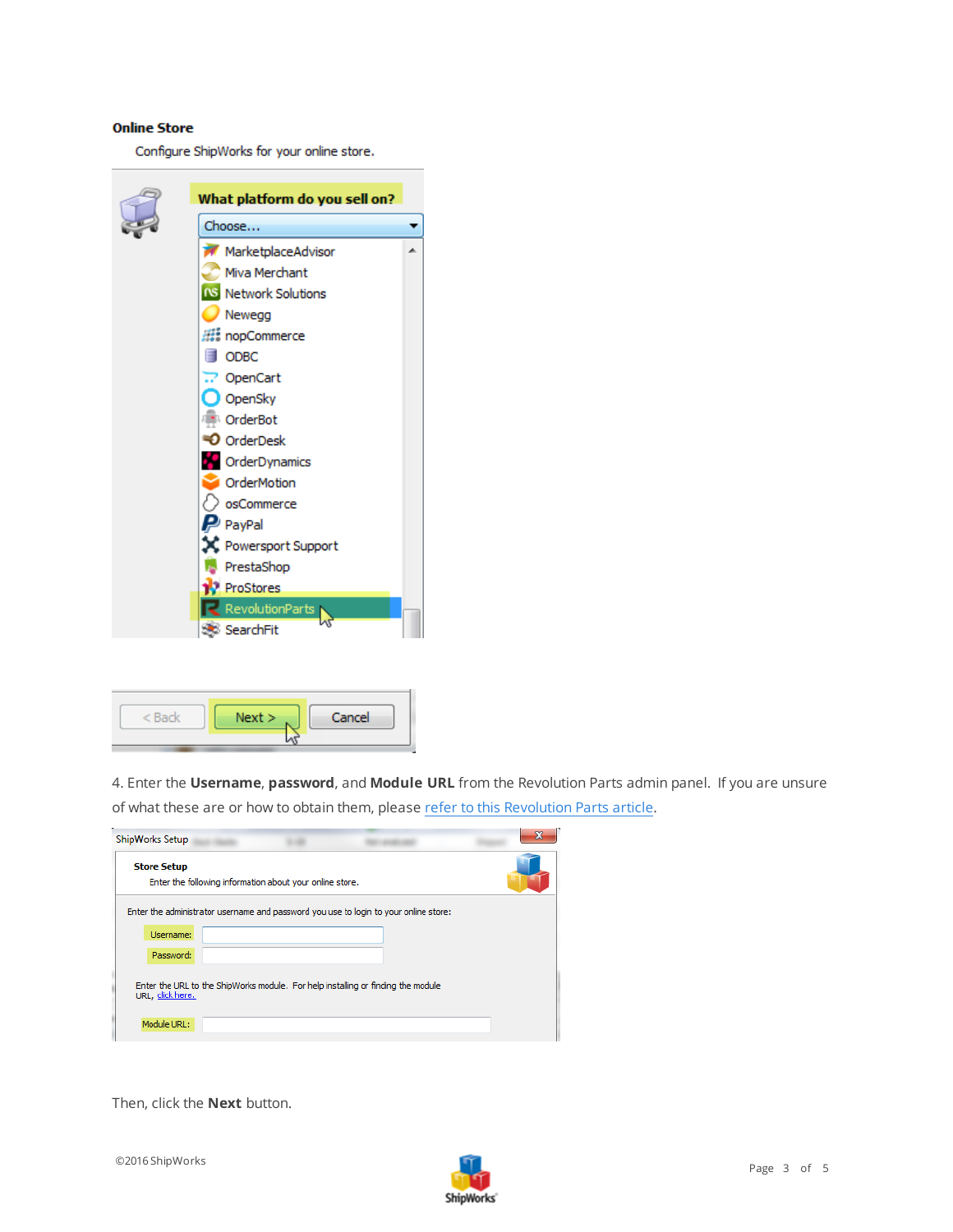| Nev | Cancel |
|-----|--------|
|     |        |

5. Enter your **Store Address** and then click **Next**.

| <b>Contact Information</b> |                                               |
|----------------------------|-----------------------------------------------|
|                            | Enter the contact information for your store. |
| <b>Contact Information</b> |                                               |
| Website:                   | http://www.johndoestore.com                   |
| Email:                     | johndoe@outlook.com                           |
| Phone:                     | 1-800-456-7891                                |

- 6. Select the desired store setup options:
	- **Edit how many days ShipWorks should download the first time it downloads orders. 30 is the default, but** you can click Edit and change it to whatever makes sense for you.